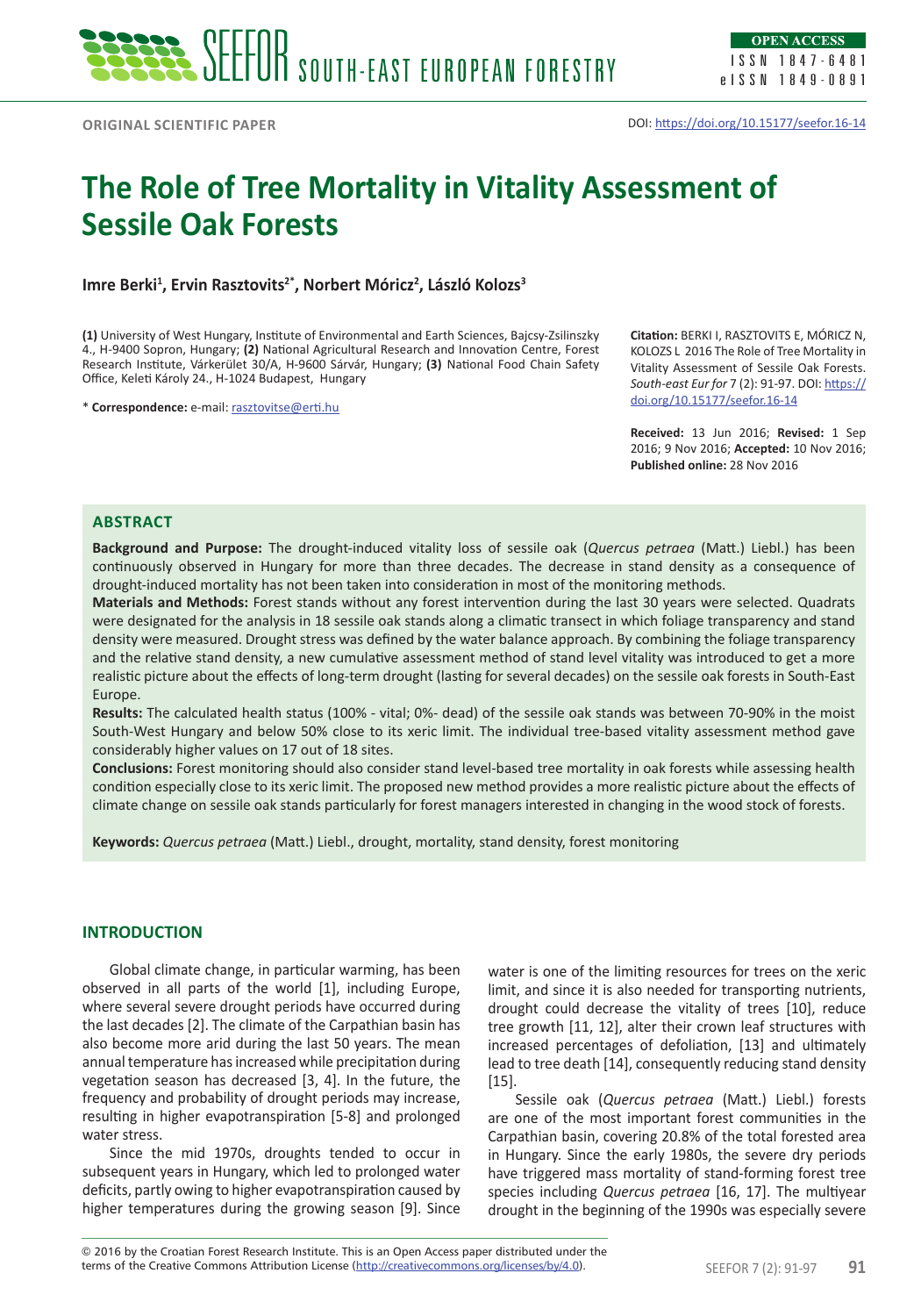and affected oak forests mainly in the northeastern part of Hungary. These episodic diebacks acted as a self-thinning mechanism to adapt tree density to decreased soil water resources during acute summer droughts.

Different approaches (e.g. ecophysiological, dendroecological, growth modelling) used for the evaluation of stand density change might give different insights [18, 19], but reduced stand density increases water resources, nutrient and light for the retained trees by decreasing competition and canopy interception [20]. Therefore, stand opening could facilitate the regeneration of the surviving trees after drought periods [20, 21]. Improved water availability may reduce the risks of cavitation for trees and thus have a positive effect on stomata opening and consequently also on carbon uptake and growth. The results by McMahon *et al.* [22] indicated an increase for living above-ground forest biomass in the Mid-Atlantic region of the United States, but failed to account past mortality rates that could explain the deviation from the expected rate of biomass change [23]. Improving carbon uptake should mitigate further mortality by allowing the remaining trees to produce enough carbohydrates for their metabolism and defense against biotic attacks [24]. Gracia *et al.* [25] showed that thinning treatments of *Quercus ilex* L. facilitated to overcome severe drought episodes. Nevertheless, stand opening does not ultimately improve water availability since increasing light intensity may lead to a higher temperature at the ground level, which results in higher soil water evaporation and the development of a dense understorey vegetation. A recent study by Misik *et al.* [26] showed that *Acer campestre* L. responded successfully to the foliage gaps of sessile oak trees by forming a subcanopy layer. However, the subsequent establishment of grasses after self-thinning could prevent retained trees from benefiting from increased available soil water [27].

The Europe-wide existing forest monitoring system of ICP (International Cooperative Programme on Assessment and Monitoring of Air Pollution Effects on Forests - Level I) offers a suitable, continent-wide evaluation of the forest vitality [28]. ICP was designed to detect and monitor changes of the health condition of living tree individuals annually. Thus, stand level data on Level I plots is not taken into account, although it might be an important indicator of the stand productivity for forest managers. In case of scattered and fragmented forest covers, a considerable number of grid intersections may fall outside of the forests, especially in semiarid regions at the retreating edge of the species distribution [29].

We aimed (1) to extend the established and widely used individual tree-based vitality assessment method with a stand level-based approach for oak forests near the xeric limit which incorporates the effects of the former mortality events through stand density. We have compared the results (2) of the different approaches along a climatic transect in Hungary.

### **MATERIALS AND METHODS**

### **Investigated Stands**

Forest stands without any forest intervention during the last 30 years were selected since a middle-aged sessile oak stand under average weather conditions in Hungary could outgrow an intermediate thinning (30%) within three decades [30]. Stands with wind/snow throw, nitrogen deficiency or pest outbreaks were excluded, resulting that the observed tree mortality was triggered exclusively by drought-induced mortality.

A 50x50 m quadrat was designated for the analysis in 18 sessile oak stands along the climatic transect from the humid region in South-West Hungary to the continentalsemiarid region in North-East Hungary in 2011 (Figure 1).

The 60-100 years old sessile oak stands are situated in zonal position without major confounding factors among the stands (e.g. exposition, steep slope, seeping water). The mean annual precipitation sum ranges from 550 mm to 730



**FIGURE 1.** The investigated sessile oak stands in Hungary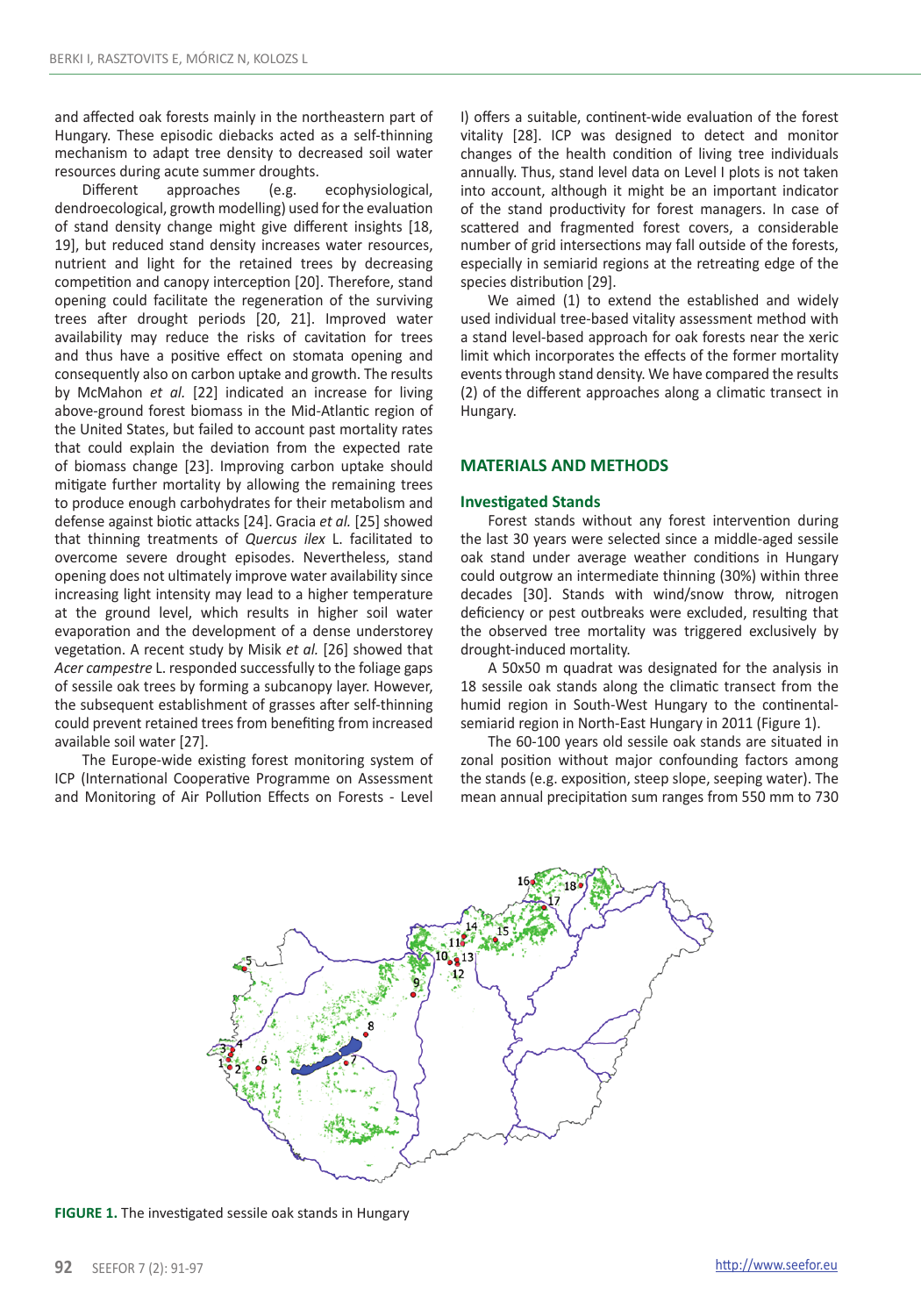mm. The mean annual air temperature changes between 8.5°C and 10.8°C [31]. The soil texture of the stands is loam and the soil can be characterized by deep fertile upper layer (>10 cm) in all sites (Table 1).

Foliage transparency is defined as the additional amount of skylight visible through the crown compared to the amount of skylight visible through a fully foliated crown. Foliage transparency was estimated in 5% classes by always the same observer based on the live, normally foliated portion of the crown and branches, excluding branches and large spaces between them [28].

### **The Definition of the Climatic Water Stress**

The water balance model of Thornthwaite and Mather [32] was applied to quantify the climatic water stress for the stands between 1961 and 2010. Monthly weather data were provided by the CARPATCLIM Database [31] and interpolated climate data outside of CARPATCLIM target area provided by the Hungarian Meteorological Service (OMSz) were used. The maximum extractable soil water ( $EW_{m}$ ) was derived from soil texture and rooting depth using soil pit data of the assessed quadrats.

The water stress index  $(I_s)$  was calculated according to the methodology of Granier *et al.* [33]. Water stress was

**TABLE 1.** Main variables of the assessed quadrats

assumed to occur when the relative extractable water (REW = EW/EW<sub>m</sub>) drops below 0.4 (REW<sub>c</sub>) under which transpiration is gradually reduced due to stomatal closure. Soil water deficit (SWD) was calculated as follows:

$$
SWD = EW_{m} \times 0.4 - EW
$$

Water stress index cumulates the difference between REW and  $\text{REW}_{c}$  for the vegetation period (April-September):

$$
I_s = \sum SWD / EW_m
$$

### **Novel Method for the Assessment of the Health Condition**

The thinning of the crown and top drying are among the typical consequences of prolonged droughts. Eventually, a major part of the affected trees recover from the decline, but some trees die due to the severe conditions which reduce stand density.

We proposed a new method for the assessment of stand vitality which considered not only the health condition of living trees, but also the effect of mortality on the stand density. The health condition of the forest stand  $(H_{\text{max}})$  is defined by two indicators:

| <b>Stand</b><br>No. | Annual mean air<br>temperature<br>1975-2010<br>$(^{\circ}C)$ | Mean annual<br>precipitation sum<br>1975-2010<br>(mm) | Soil<br>texture | <b>Stand</b><br>age | <b>Mixing ratio</b><br>of sessile oak<br>(%) | Mean<br>height<br>(m) | Mean<br>diameter<br>(cm) | <b>Stand density</b><br>$(trees·ha-1)$ |
|---------------------|--------------------------------------------------------------|-------------------------------------------------------|-----------------|---------------------|----------------------------------------------|-----------------------|--------------------------|----------------------------------------|
| $1\,$               | 10.0                                                         | 725                                                   | clay<br>loam    | 76                  | 95                                           | 25.9                  | 39.2                     | 253                                    |
| 2                   | 10.0                                                         | 717                                                   | clay<br>loam    | 70                  | 98                                           | 26.3                  | 38.1                     | 290                                    |
| 3                   | 10.0                                                         | 715                                                   | clay<br>loam    | 93                  | 96                                           | 27.3                  | 34.0                     | 374                                    |
| 4                   | 10.0                                                         | 708                                                   | clay<br>loam    | 78                  | 90                                           | 28.0                  | 41.1                     | 259                                    |
| 5                   | 10.2                                                         | 675                                                   | loam            | 86                  | 98                                           | 22.6                  | 32.6                     | 335                                    |
| 6                   | 9.9                                                          | 692                                                   | clay<br>loam    | 76                  | 95                                           | 29.9                  | 32.8                     | 433                                    |
| $\overline{7}$      | 10.4                                                         | 630                                                   | loam            | 77                  | 99                                           | 22.4                  | 30.4                     | 340                                    |
| 8                   | 10.8                                                         | 575                                                   | loam            | 69                  | 91                                           | 16.4                  | 23.9                     | 420                                    |
| 9                   | 9.6                                                          | 549                                                   | loam            | 91                  | 97                                           | 21.0                  | 35.7                     | 267                                    |
| 10                  | 9.9                                                          | 558                                                   | loam            | 65                  | 95                                           | 17.3                  | 23.8                     | 400                                    |
| 11                  | 9.3                                                          | 567                                                   | clay<br>loam    | 69                  | 98                                           | 22.2                  | 26.9                     | 370                                    |
| 12                  | 9.8                                                          | 548                                                   | loam            | 100                 | 89                                           | 21.1                  | 30.5                     | 330                                    |
| 13                  | 9.5                                                          | 550                                                   | loam            | 61                  | 88                                           | 18.6                  | 22.6                     | 496                                    |
| 14                  | 9.1                                                          | 569                                                   | clay<br>loam    | 77                  | 89                                           | 23.6                  | 29.4                     | 387                                    |
| 15                  | 8.6                                                          | 727                                                   | loam            | 75                  | 99                                           | 21.6                  | 32.3                     | 389                                    |
| 16                  | 9.1                                                          | 661                                                   | sandy<br>loam   | 84                  | 93                                           | 23.0                  | 28.6                     | 420                                    |
| 17                  | 9.2                                                          | 571                                                   | loam            | 61                  | 94                                           | 20.5                  | 25.2                     | 427                                    |
| 18                  | 9.7                                                          | 588                                                   | loam            | 86                  | 99                                           | 22.3                  | 28.3                     | 417                                    |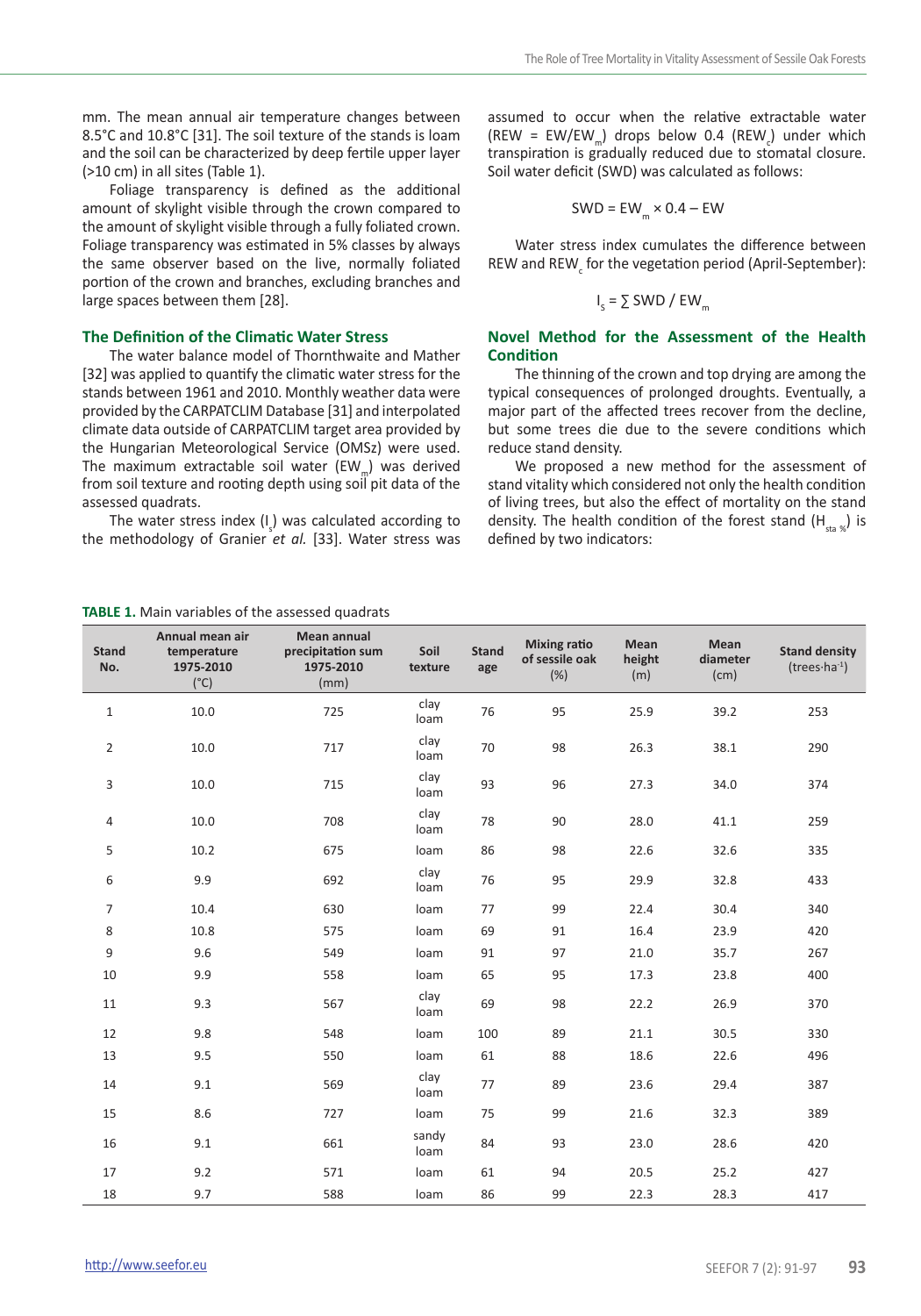- 1) Foliage transparency  $(H_{\text{rel}})$  of the selected living tree individuals
- 2) Relative stand density  $(D_{rel-x}^{\prime})$ , expressed as the ratio of the current density  $(D_n)$  and the fully stocked density  $(D_{\epsilon})$  of the stand:

$$
D_{\text{rel}\%} = (D_{\text{cu}} / D_{\text{fu}}) \times 100
$$

The fully stocked density of a stand is regulated by selfthinning [34, 35]. We have applied the yield tables of sessile oak in Hungary using the average yield class (III.) to determine the fully stocked density corresponding to the mean stem diameter of the stand. The yield tables were defined in the 1960s when there have not been any significant dry periods causing mass oak mortality yet, and therefore we considered these tables describing healthy stands.

These two indicators can be easily combined, i.e. the health status indicated by the foliage transparency is modified by the relative stand density:

$$
H_{\text{sta}\%} = (D_{\text{rel}\%} \times (100 - H_{\text{fol}\%})) / 100
$$

### **RESULTS AND DISCUSSION**

### **Relative Stand Density and Foliage Transparency**

The relative stand density ranged from 57% to 101% in 2011 in the studied quadrats. As an example, there was a major difference in the relative stand density between two stands (Bak-No.6 and Galgamácsa-No.12) with similar average stem diameters (33 cm and 30 cm respectively) (Figure 2).

The sessile oak stand No. 6 (age: 76 years) is located in the humid south-west part of the country while No. 12 (age: 100 years) is located near the xeric limit of the sessile oak distribution. The prolonged droughts in the past have

reduced the relative stand density to 65% in No. 12, while in No. 6 the stand density was significantly larger with 101 %.

Field observations showed that the mean foliage transparencies were low (below 27%) in all studied stands with varying relative stand density.

## **The Relationship between the Health Status of the Stands and the Water Stress Index**

The stand level-based method showed that the vitality status (H<sub>sta</sub>) of the sessile oak stands was between 70% and 90% in the humid southwestern region of Hungary while it was below 50% near its xeric limit in 2011 (Figure 3).

Prolonged droughts triggered a significant decrease of the relative stand density in the semiarid regions, while foliage transparency of the survived trees did not change significantly.

The determination of the relative stand density by using yield tables constituted one of the main uncertainties of the study. We assumed that the yield tables defined 50 years ago showed the stand densities for completely healthy stands. Earlier research on oak in Hungary showed that the oak decline began only in the second half of the 1970s, and therefore this assumption could be justified [36, 37]. Moreover, the applied yield tables were defined for the whole country based on scattered measurements and not for specific forest locations. For this reason, we included only the plots with average yield class in the analysis and used the corresponding values in the yield tables.

The long-term climatic water stress was defined using a simple water balance model [32] which originally was not intended to simulate water balance changes in the forested area. Unfortunately, water balance simulations could not be validated against measured soil water content, although the main aim was only to compare the climate conditions of the sites to each other. The application of a daily water balance model was omitted due to the need of a large number of



**FIGURE 2.** The spatial distribution of sessile oak trees in quadrats No. 6 (a) and No. 12 (b)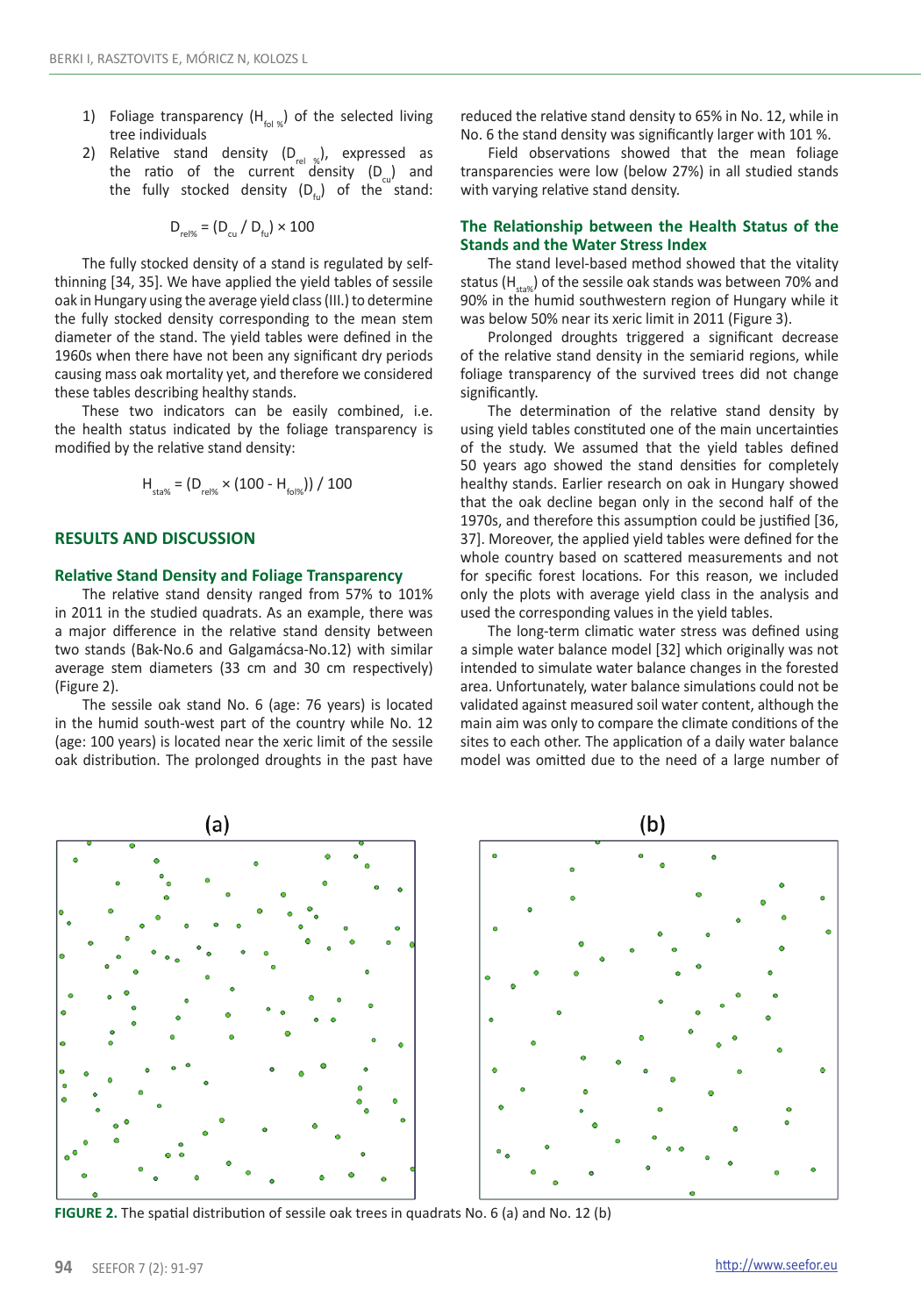

**FIGURE 3.** The relationship between water stress index (Is) and the health condition (H<sub>sta%</sub>) of sessile oak stands (%) with triangles and the mean foliage transparency (H<sub>cisw</sub>) of sessile oak stands (%) with

variables and data to run the model.

The probable cause of the favourable condition of trees in the thinned stands was that transpiration and rainfall interception of the stand have reduced significantly due to the mortality of trees, thus leaving more available water in the soil for the recovery of the survived trees [38]. This way not only the available water in the soil has increased, but also the availability for nutrients.

The potential use of the stand level-based vitality assessment in forest monitoring is limited due to the fact that forest stands without any forest intervention for at least three decades are needed. However, since our results include long-term changes due to drought events, we propose our stand level-based method as complementary to the ICP monitoring. The new method could be implemented on ICP plots situated in national parks, forest gene conservation areas and long-term experiment sites, especially along the xeric limits of tree species.

### **CONCLUSIONS**

We have introduced a new health assessment method for sessile oak which incorporated relative stand density as the indicator of extra tree mortality due to drought events. 18 sessile oak plots were investigated, on which the stand density and the current health status of trees were

determined. Additionally, the water stress was calculated for each plot using a robust water balance model.

The results showed that the current health status of the stands was good in terms of foliage transparency regardless of the magnitude of the long-term water stress. However, if the relative stand density was included in the evaluation then the relationship between the water stress index and the health status became strong. The probable reason for the good condition of the surviving trees was greater availability of water and nutrients due to the extra thinning effect of tree mortality.

The results suggest that forest monitoring should also consider stand-level data in oak forests while assessing the health condition. In our view, this new method provides a more realistic picture about the sessile oak stands, particularly for forest managers interested in changes in the wood stock of forests. The better understanding of the mortality dynamics of oak may also help to predict more reliably the possible shift of its distribution area due to future climate change.

### **Acknowledgments**

This research was funded by FORGER (FORGER - Towards the Sustainable Management of Forest Genetic Resources) and by the AGRARKLÍMA.2 VKSZ\_12-1-2013-0034 projects.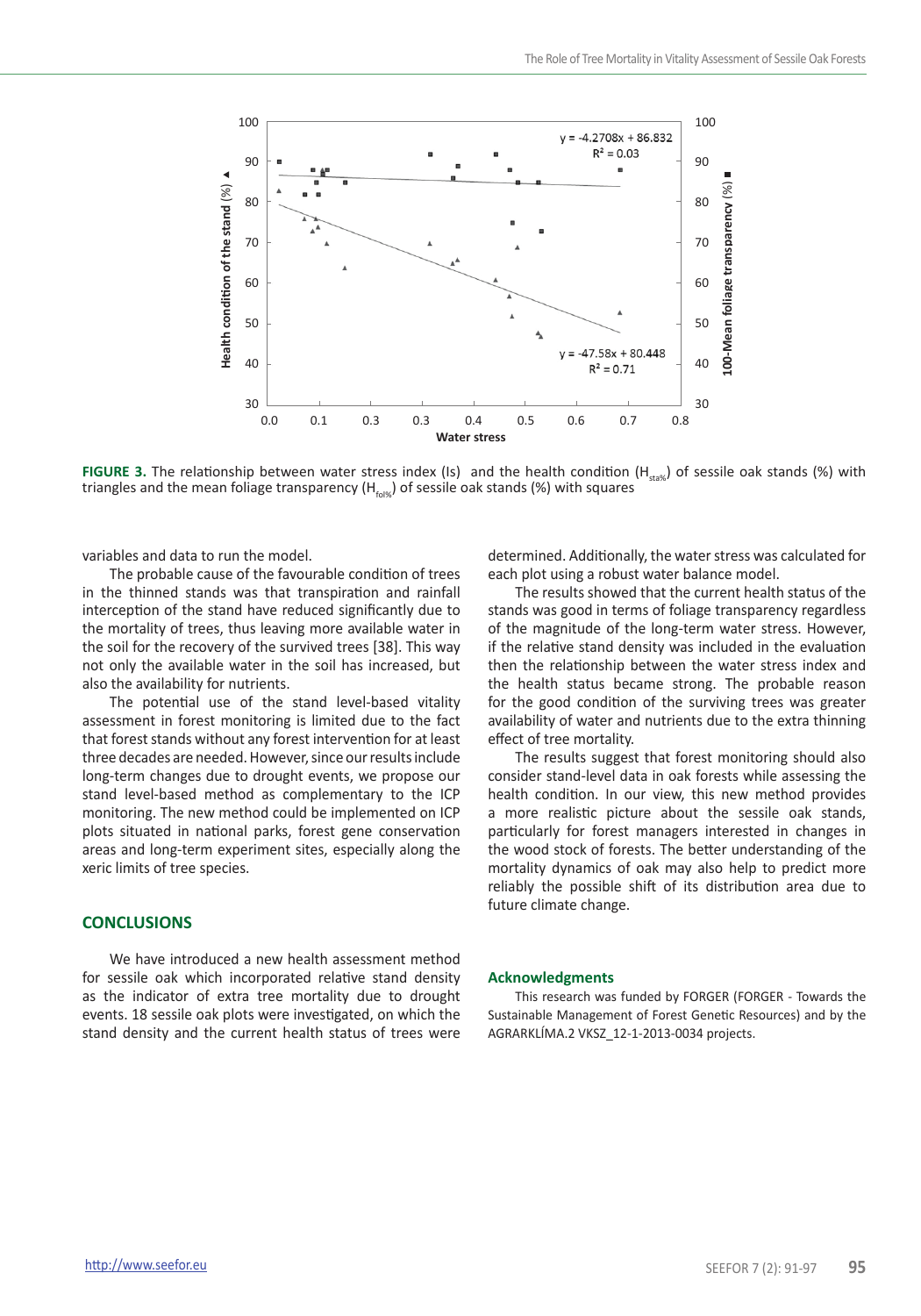### **REFERENCES**

- 1. IPCC 2013 Summary for Policymakers. *In*: Stocker TF, Qin D, Plattner GK, Tignor M, Allen SK, Boschung J, Nauels A, Xia Y, Bex V and Midgley PM (*eds*) Climate Change 2013. The Physical Science Basis. Contribution of Working Group I to the Fifth Assessment Report of the Intergovernmental Panel on Climate Change. Cambridge University Press, Cambridge, United Kingdom and New York, NY, USA
- 2. REBETEZ M, MAYER H, DUPONT O, SCHINDLER D, GARTNER K, KROPP JP, MENZEL A 2006 Heat and drought 2003 in Europe: a climate synthesis. *Ann For Sci* 63 (6): 569-577. DOI: https://doi.org/10.1051/forest:2006043
- 3. DOMONKOS P, KYSELÝ J, PIOTROWICZ K, PETROVIC P, LIKSO T 2003 Variability of extreme temperature events in southcentral Europe during the 20th century and its relationship with large-scale circulation. *Int J Climatol* 23 (9): 987- 1010. DOI: https://doi.org/10.1002/joc.929
- 4. SZÉP JANKÓ I, MIKA J, DUNKEL Z 2005 Palmer drought severity index as soil moisture indicator: physical interpretation, statistical behaviour and relation to global climate. *Phys Chem Earth* 30 (1-3): 231-243. DOI: https:// doi.org/10.1016/j.pce.2004.08.039
- 5. SCHÄR C, VIDALE PL, LUTHI D, FREI C, HABERLI C, LINIGER MA, APPENZELLER C 2004 The role of increasing temperature variability in European summer heatwaves. *Nature* 427: 332-336. DOI: https://doi.org/10.1038/ nature02300
- 6. BENISTON M, STEPHENSON DB, CHRISTENSEN OB, FERROCAT, FREI C, GOYETTE S, HALSNAES K, HOLT T, JYLHA K, KOFFI B *et al.* 2007 Future extreme events in European climate: an exploration of regional climate model projections. *Clim Chang* 81: 71-95. DOI: https://doi. org/10.1007/s10584-006-9226-z
- 7. GÁLOS B, LORENZ PH, JACOB D 2007 Will dry events occur more often in Hungary in the future? *Environ Res Lett* 2 (3): 034006. DOI: https://doi.org/10.1088/1748- 9326/2/3/034006
- 8. PIECZKA I, PONGRÁCZ R, BARTOLY J 2011 Comparison of simulated trends of regional climate change in the Carpathian basin for the 21st century using three different emission scenarios. *Acta Silvatica et Lignaria Hungarica* 7: 9-22
- 9. SZINELL CS, BUSSAY A, SZENTIMREY T 1998 Drought tendencies in Hungary, *Int J Climatol* 18 (13): 1479- 1491. DOI: https://doi.org/10.1002/(SICI)1097- 0088(19981115)18:13<1479::AID-JOC325>3.0.CO;2-P
- 10. MARTÍNEZ-VILALTA J, PINOL J 2002 Drough-induced mortality and hydraulic architecture in pine populations of the NE Iberian Peninsula*. For Ecol Manage* 161 (1-3): 247- 256. DOI: https://doi.org/10.1016/S0378-1127(01)00495-9
- 11. BIGLER C, BRÄKER OU, BUGMANN H, DOBBERTIN M, RIGLING A 2006 Drought as incinting mortality factor in Scots Pine stands of the Valais, Switzerland. *Ecosystems* 9 (3): 330-343. DOI: https://doi.org/10.1007/s10021-005- 0126-2
- 12. BERTINI G, AMORIELLO T, FABBIO G, PIOVOSI M 2011 Forest growth and climate change: evidences from the ICP-Forests intensive monitoring in Italy. *iForest* 4: 262-267. DOI: https://doi.org/10.3832/ifor0596-004
- 13. CARNICER J, COLL M, NINYEROLA M, PONS X, SÁNCHEZG, PEÑUELAS J 2010 Widespread crown condition decline, food web disruption, and amplified tree mortality with increased climate change-type drought. *PNAS* 108 (4): 1474-1478. DOI: https://doi.org/10.1073/pnas.1010070108
- 14. REBETEZ M, DOBBERTIN M 2004 Climate change may already threaten Scots pine stands in the Swiss Alps. *Theor Appl Climatol* 79 (1): 1-9. DOI: https://doi.org/10.1007/ s00704-004-0058-3
- 15. MARTÍNEZ-VILALTA J, COCHARD H, MENCUCCINI M, STERCK F, HERRERO A, KORHONEN JFJ, LLORENS P, NIKINMAA E, NOLE A, POYATOS R, *et al.* 2009 Hydraulic adjustments of Scots pine across Europe. *New Phytol* 184 (2): 353-364. DOI: https://doi.org/10.1111/j.1469-8137.2009.02954.x
- 16. JAKUCS 1988 Ecological approach to forest decay in Hungary. *Ambio* 17 (4): 267-274
- 17. VAJNA L 1990 Fungi associated with oak-decline. *EPPO Bulletin* 20: 3
- 18. MISSON L, ANTOINE N, GUIOT J 2003 Effects of thinning intensities on drought response in Norway spruce (*Picea abies* (L.) Karst.). *For Ecol Manage* 183 (1-3): 47-60. DOI: https://doi.org/10.1016/S0378-1127(03)00098-7
- 19. MORENO G, CUBERA E 2008 Impact of stand density on water status and leaf gas exchange in *Quercus ilex*. *For Ecol Manage* 254 (1): 74-84. DOI: https://doi.org/10.1016/j. foreco.2007.07.029
- 20. AUSSENAC G 2000 Interactions between forest stand and microclimate: Ecophysiological aspects and consequences for silviculture. *Ann For Sci* 57 (3): 287-301. DOI: https://doi. org/10.1051/forest:2000119
- 21. WARING RH, SCHLESINGER WH 1985 Forest ecosystems: concepts and management. Academic Press Inc., Orlando, FL, USA, 340 p
- 22. MCMAHON SM, PARKER GG, MILLER DR 2010 Evidence for a recent increase in forest growth. *PNAS* 107 (8): 3611- 3615. DOI: https://doi.org/10.1073/pnas.0912376107
- 23. FOSTER JR, BURTON JI, FORRESTER JA, LIU F, MUSS JD, SABATINI FM, SCHELER RM, MLADENOFF DJ 2010 Evidence for a recent increase in forest growth is questionable. *PNAS* 107 (21): E86-E87. DOI: https://doi.org/10.1073/ pnas.1002725107
- 24. KOLB TE, AGEE JK, FULE PZ, MCDOWELL NG, PEARSON K, SALA S, WARING RH 2007 Perpetuating old ponderosa pine. *For Ecol Manage* 249 (3): 141-157. DOI: https://doi. org/10.1016/j.foreco.2007.06.002
- 25. GRACIA CA, TELLO E, SABATE S, BELLOT J 1999 GOTILWA: An integrated model of water dynamics and forest growth. *In*: Roda F, Retana J, Gracia CA, Bellot J (*eds*) Ecology of Mediterranean Evergreen Oak Forests. Springer, Berlin, Germany, pp 163-179. DOI: https://doi.org/10.1007/978- 3-642-58618-7
- 26. MISIK T, KÁRÁSZ I, TÓTHMÉRÉSZ B 2014 Understory Development in an Oak Forest in Northern -Hungary: the Subcanopy Layer. *Acta Silvatica et Lignaria Hungarica* 10 (1): 9-21. DOI: https://doi.org/10.2478/aslh-2014-0001
- 27. SMIT G, RETHMAN N 2000 The influence of tree thinning on the soil water in a semi-arid savanna of southern africa. *J Arid Environ* 44 (1): 41-59. DOI: https://doi.org/10.1006/ jare.1999.0576
- 28. EICHHORN J, ROSKAMS P, FERRETTI M, MUES V, SZEPESI A, DURRANT D 2010 Visual assesment of crown condition and Damaging Agents. 49 pp. Manual Part IV. *In*: Manual on methods and criteria for harmonized sampling, assessment, monitoring and analysis of the effects of air pollution on forest. UNECE ICP Forest Programme Co-ordinating Centre, Hamburg, Germany. URL: http://www.icp-forests.org/ Manual.htm (20 January 2016)
- 29. MÁTYÁS CS 2010 Forecasts needed for retreating forests. *Nature* 464 (29): 1271. DOI: https://doi. org/10.1038/4641271a